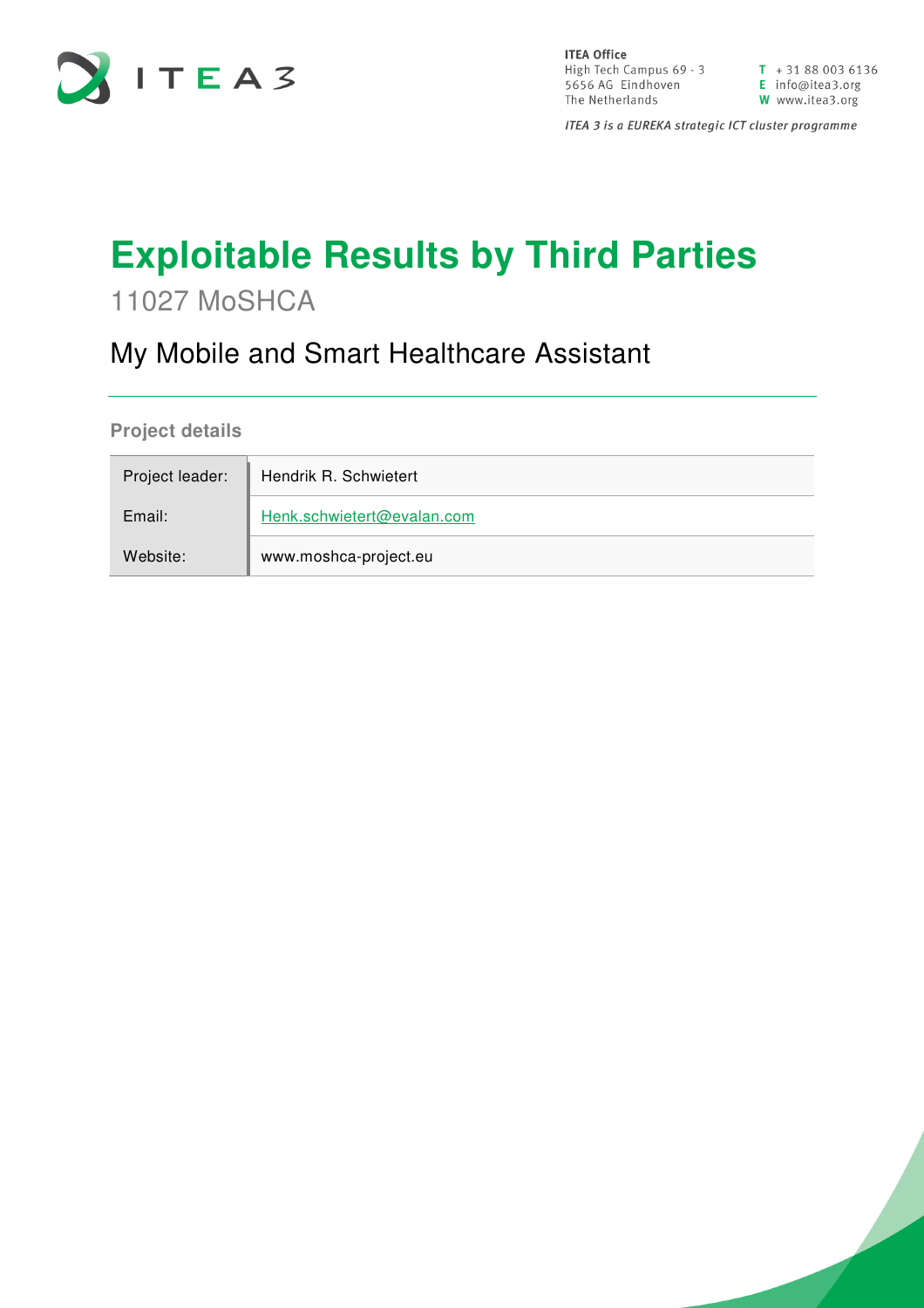

Exploitable Results by Third Parties 11027 MoSHCA

| Name: eXiTCBR v.4                                       |                                                                                                                                                                                                               |                                                                                                                                                                                                                  |                                           |  |
|---------------------------------------------------------|---------------------------------------------------------------------------------------------------------------------------------------------------------------------------------------------------------------|------------------------------------------------------------------------------------------------------------------------------------------------------------------------------------------------------------------|-------------------------------------------|--|
| $Input(s)$ :                                            |                                                                                                                                                                                                               | Main feature(s)                                                                                                                                                                                                  | Output(s):                                |  |
| Csy data files<br>Case-based<br>reasoning<br>parameters |                                                                                                                                                                                                               | Case-based reasoning configuration<br>$\blacksquare$<br>Case-based reasoning<br>$\blacksquare$<br>experimentation                                                                                                | Case-based<br>reasoning system<br>library |  |
| <b>Unique Selling</b><br>Proposition(s):                | Experimentation with different case-based reasoning parameters and<br>$\blacksquare$<br>frameworks, and automatic generation of a library corresponding to the<br>selected/best Case-based reasoning setting. |                                                                                                                                                                                                                  |                                           |  |
| Integration<br>constraint(s):                           | $\blacksquare$<br>٠<br>٠                                                                                                                                                                                      | Case-based reasoning configuration and experimentation is a<br>standalone software.<br>The generated library could be called by any software component.<br>Tasks: classification (binary and multi-label).       |                                           |  |
| Intended user(s):                                       | ٠                                                                                                                                                                                                             | Engineers with a basic background on Artificial Intelligence that wish to<br>generate a case-based reasoning system for a specific application<br>domain.<br>A tutorial is available on the web page (see below) |                                           |  |
| Provider:                                               | ٠<br>٠                                                                                                                                                                                                        | University of Girona<br>Available at http://exitcbr.udg.edu/                                                                                                                                                     |                                           |  |
| Contact point:                                          | ٠                                                                                                                                                                                                             | Beatriz López - Beatriz.lopez@udg.edu                                                                                                                                                                            |                                           |  |
| Condition(s) for<br>reuse:                              | $\blacksquare$<br>$\blacksquare$                                                                                                                                                                              | GNU.                                                                                                                                                                                                             |                                           |  |
|                                                         |                                                                                                                                                                                                               |                                                                                                                                                                                                                  | Latest update: 13 February 2016           |  |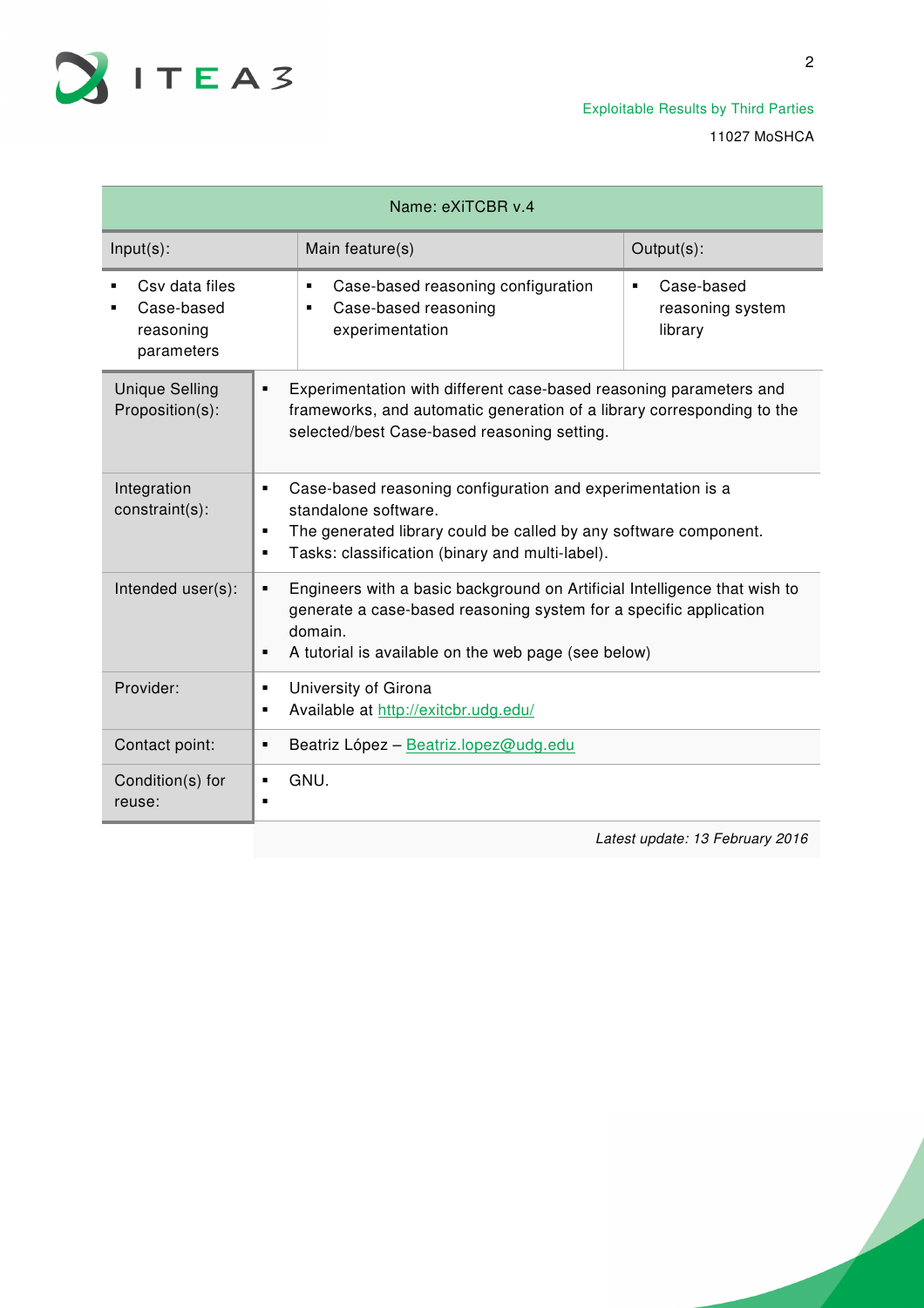

| Name: Automatic urine analysis system             |                                                                                                                                   |                                                                                                                            |                                       |
|---------------------------------------------------|-----------------------------------------------------------------------------------------------------------------------------------|----------------------------------------------------------------------------------------------------------------------------|---------------------------------------|
| $Input(s)$ :                                      |                                                                                                                                   | Main feature(s)                                                                                                            | Output(s):                            |
| Dip-stick for<br>creatinine and<br>albumin ratios |                                                                                                                                   | Reference color sheet<br>٠<br>Image recognition algorithms that<br>٠<br>compare the measured colors to<br>reference values | Creatinine and<br>٠<br>albumin ratios |
| <b>Unique Selling</b><br>Proposition(s):          | Can be used with only an ordinary smartphone with camera<br>٠<br>Calibrates to take varying lighting conditions into account<br>٠ |                                                                                                                            |                                       |
| Integration<br>constraint(s):                     | Smartphone needs to have a sufficiently good camera<br>Android platform                                                           |                                                                                                                            |                                       |
| Intended user(s):                                 | mHealth developers                                                                                                                |                                                                                                                            |                                       |
| Provider:                                         | Radboud University Nijmegen                                                                                                       |                                                                                                                            |                                       |
| Contact point:                                    | Peter Lucas - peterl@cs.ru.nl<br>٠                                                                                                |                                                                                                                            |                                       |
| Condition(s) for<br>reuse:                        | ٠                                                                                                                                 | License to be negotiated.                                                                                                  |                                       |
|                                                   |                                                                                                                                   |                                                                                                                            |                                       |

Latest update: 11 February 2016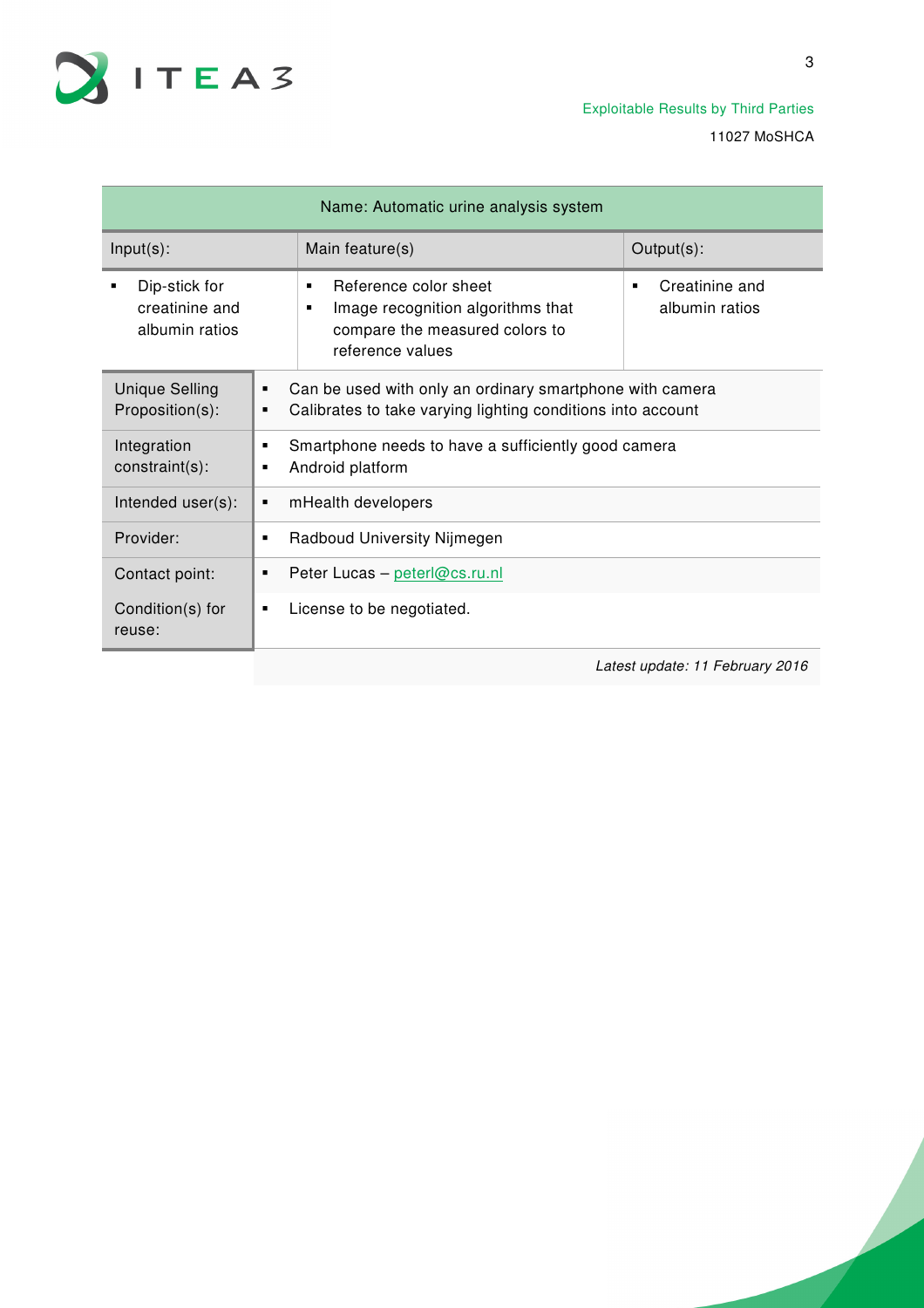

| Name: Mobile Data Aggregator for BAN     |                                                                                            |                                                                |                                    |  |
|------------------------------------------|--------------------------------------------------------------------------------------------|----------------------------------------------------------------|------------------------------------|--|
| $Input(s)$ :                             |                                                                                            | Main feature(s)                                                | Output(s):                         |  |
| <b>BLE</b> data stream                   |                                                                                            | Feedback through various<br>٠<br>modalities                    | <b>Bluetooth transmission</b><br>٠ |  |
| <b>Unique Selling</b><br>Proposition(s): | ٠                                                                                          | Enables the forwarding of BLE sensor data to Bluetooth devices |                                    |  |
| Integration<br>constraint(s):            | ٠                                                                                          | Up to 200Hz data                                               |                                    |  |
| Intended user(s):                        | $\blacksquare$                                                                             | <b>BAN</b> solution developers                                 |                                    |  |
| Provider:                                | $\blacksquare$                                                                             | Evalan                                                         |                                    |  |
| Contact point:                           | ٠                                                                                          | info@evalan.com                                                |                                    |  |
| Condition(s) for<br>reuse:               | Commercial license with one-time license fee<br>٠<br>Purchase of devices<br>$\blacksquare$ |                                                                |                                    |  |
|                                          |                                                                                            |                                                                |                                    |  |

Latest update: 27 February 2016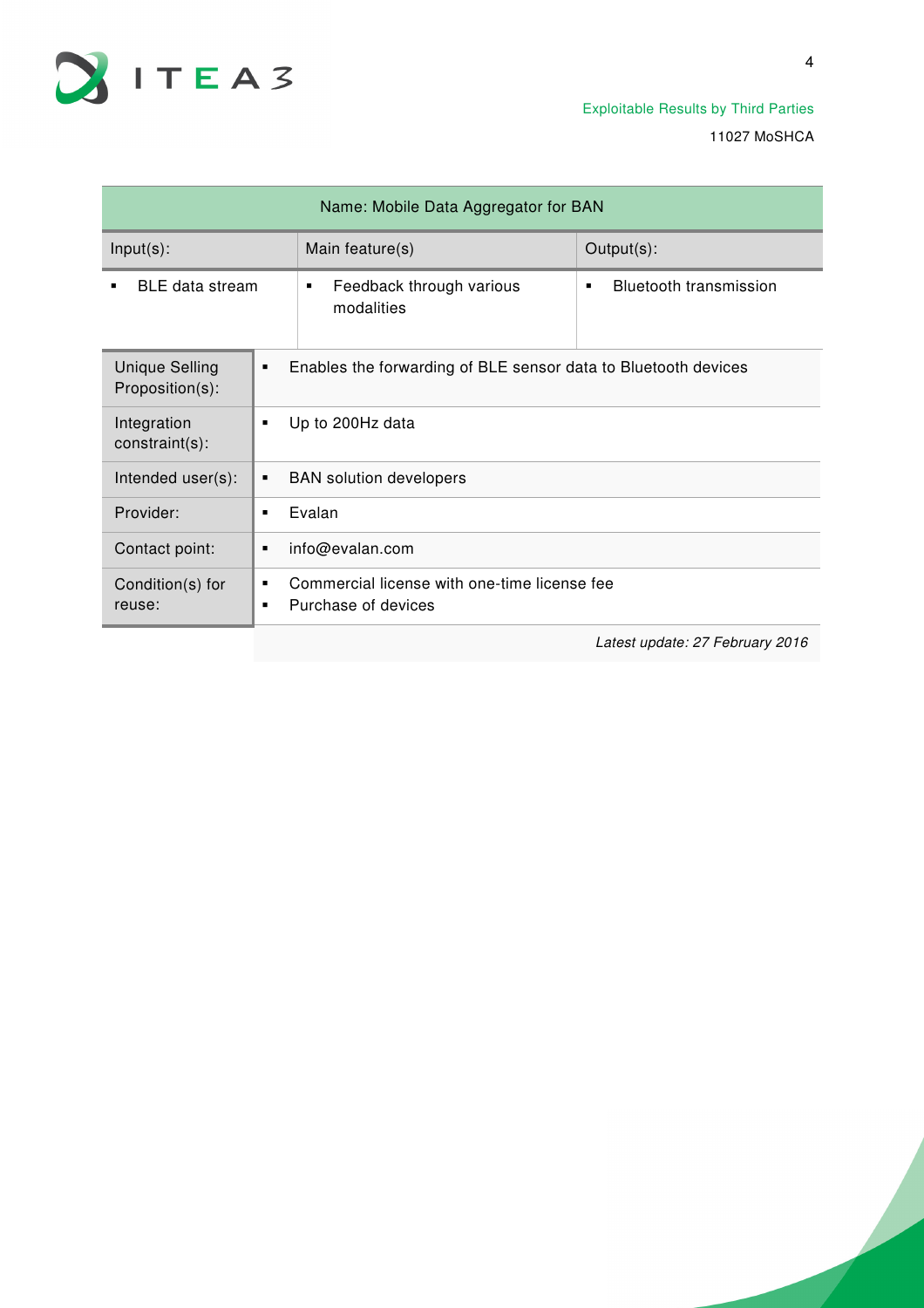

Exploitable Results by Third Parties 11027 MoSHCA

| Name: Audio Analysis Engine              |        |                                                                                                                                                          |                                            |  |
|------------------------------------------|--------|----------------------------------------------------------------------------------------------------------------------------------------------------------|--------------------------------------------|--|
| $Input(s)$ :                             |        | Main feature(s)                                                                                                                                          | Output(s):                                 |  |
| Audio stream                             |        | Classification<br>٠<br>Regression<br>٠                                                                                                                   | Audio category<br>٠<br>Event severity<br>٠ |  |
| <b>Unique Selling</b><br>Proposition(s): | ٠<br>٠ | Scales from single stream on embedded systems to thousands of<br>streams on servers<br>Many different audio detectors based on shared engine technology. |                                            |  |
| Integration<br>constraint(s):            | ٠<br>п | C++11 compiler available for platform (E.g. GCC 4.8 or better, Visual<br>Studio 2012 or better)                                                          |                                            |  |
| Intended user(s):                        | ٠<br>п | System Integrators<br>Security System designers                                                                                                          |                                            |  |
| Provider:                                | ٠      | Sound Intelligence                                                                                                                                       |                                            |  |
| Contact point:                           | п      | info@soundintel.com                                                                                                                                      |                                            |  |
| Condition(s) for<br>reuse:               | ٠<br>٠ | Commercial license, priced per detector/audio stream<br>One-time license fee or subscription                                                             |                                            |  |

Latest update: 10 February 2016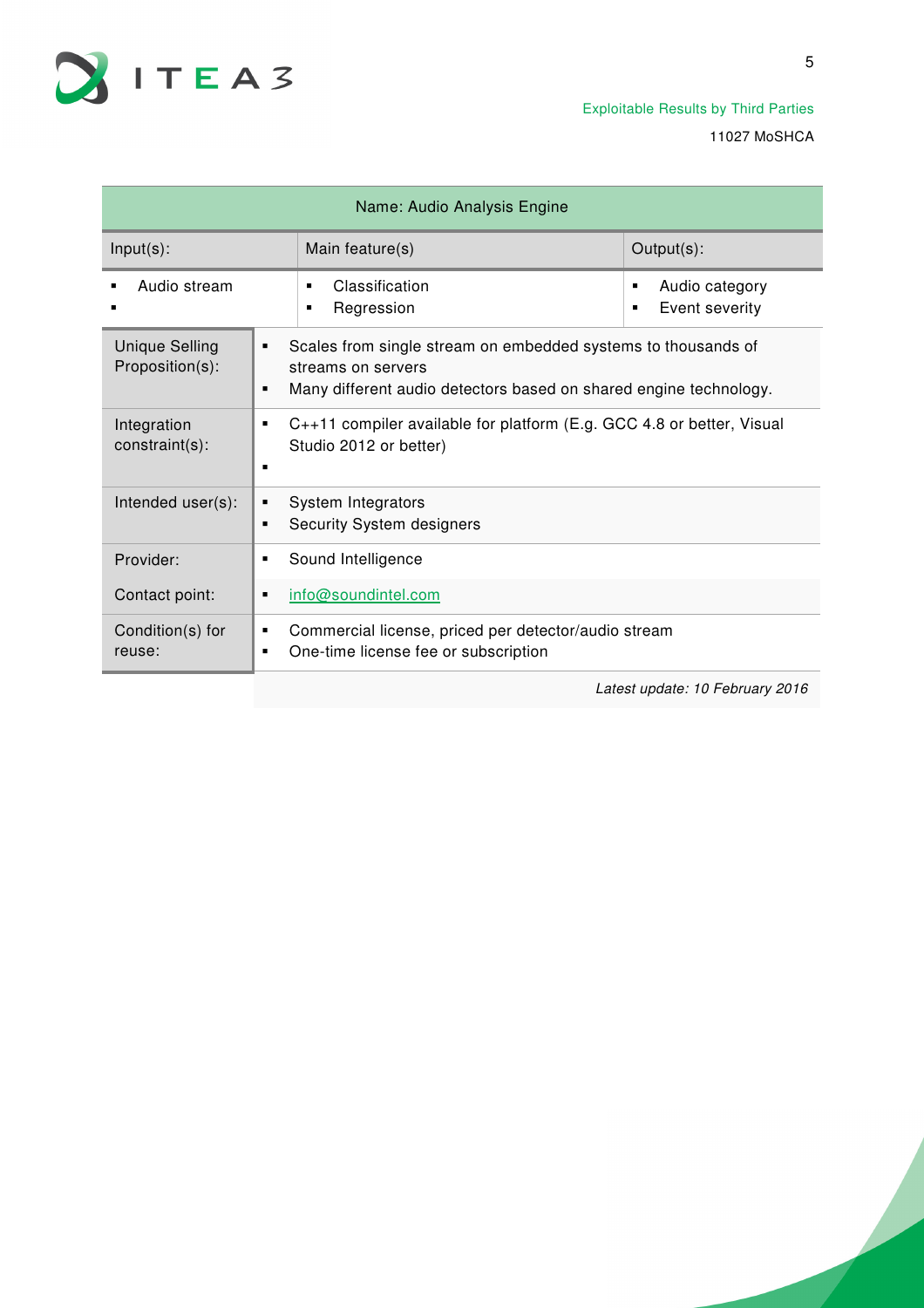

| Name: Wireless BLE Force Sensor          |                |                                                                                                                                                    |                                 |  |
|------------------------------------------|----------------|----------------------------------------------------------------------------------------------------------------------------------------------------|---------------------------------|--|
| $Input(s)$ :                             |                | Main feature(s)                                                                                                                                    | Output(s):                      |  |
| Force                                    |                | Position independent<br>٠<br><b>Completely Wireless</b><br>٠                                                                                       | BLE data stream 50 HZ<br>٠      |  |
| <b>Unique Selling</b><br>Proposition(s): | ٠<br>٠<br>٠    | Wireless force sensor suitable for mobile applications<br>Force measurement output is position independent<br>Ability to measure 4 separate points |                                 |  |
| Integration<br>constraint(s):            |                | Up to 200Hz data from individual sensor points<br>Streaming with 50 HZ                                                                             |                                 |  |
| Intended user(s):                        | ٠              | Developers of solutions where real-time and wireless measurements of<br>force are important – rehabilitation, sports, physical therapy             |                                 |  |
| Provider:                                | ٠              | Evalan                                                                                                                                             |                                 |  |
| Contact point:                           |                | info@evalan.com                                                                                                                                    |                                 |  |
| Condition(s) for<br>reuse:               | $\blacksquare$ | Commercial license with one-time license fee<br>Purchase of devices                                                                                |                                 |  |
|                                          |                |                                                                                                                                                    | Latest update: 29 February 2016 |  |

6